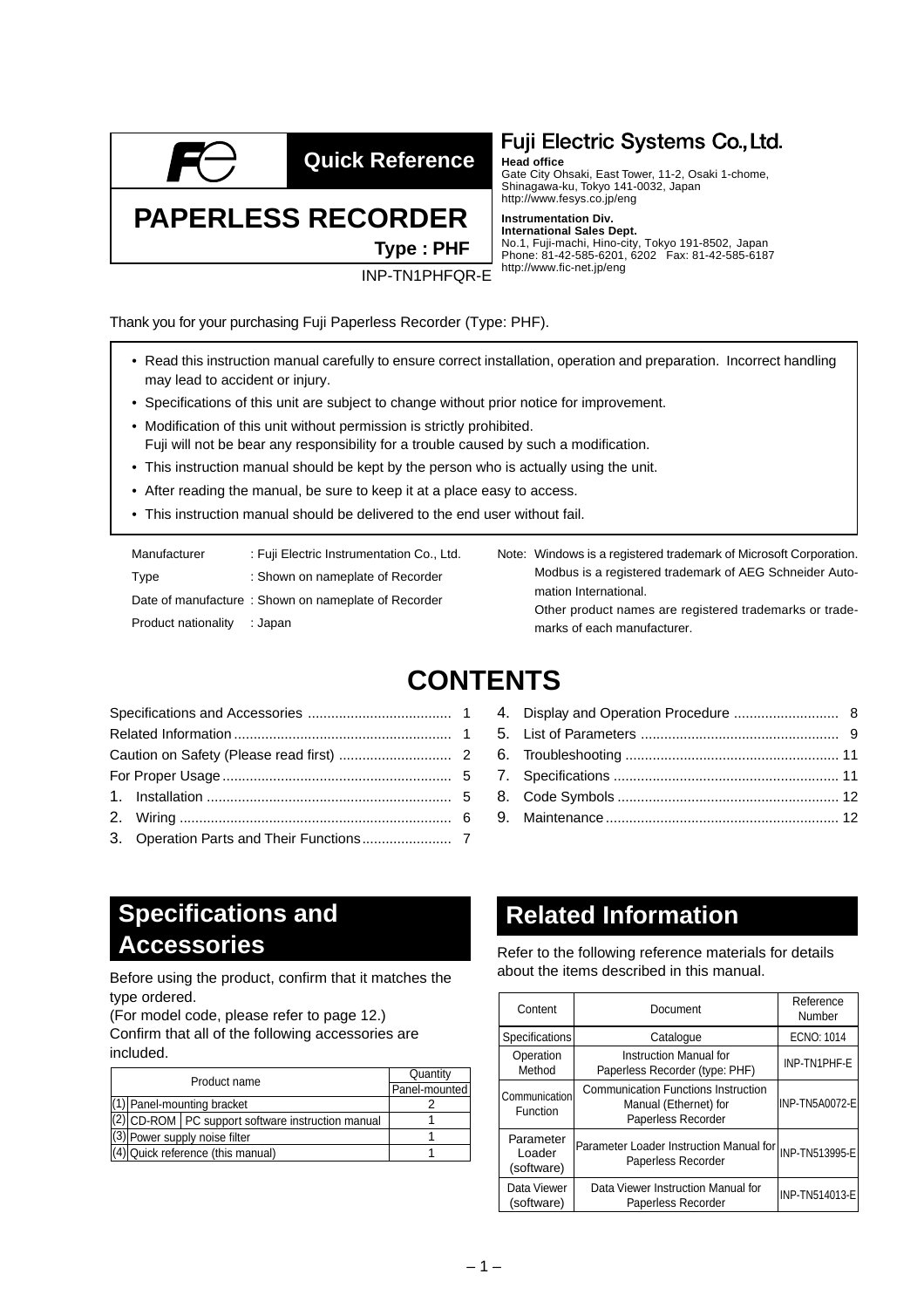### <span id="page-1-0"></span>**Caution on Safety (Please read first)**

#### **Read this "Caution on Safety" carefully before using the instrument.**

• Be sure to observe the instructions shown below, because they describe important information on safety. The degree of danger is classified into the following two levels: "DANGER" and "CAUTION."

The signs and their meanings are as follows:

| <b>DANGER</b> Improper handling may cause<br><b>DANGER</b> dangerous situations that may<br>result in death or severe injury.                                                                                                 |  |
|-------------------------------------------------------------------------------------------------------------------------------------------------------------------------------------------------------------------------------|--|
| CAUTION THE STANDARD ON SITUATION THE STANDARD ON SITUATION THE STANDARD ON THE STANDARD ON THE STANDARD ON THE STANDARD STANDARD THE STANDARD ON THE STANDARD STANDARD STANDARD STANDARD STANDARD STANDARD STANDARD STANDARD |  |



#### **1.1 Installation**

This equipment is intended to be used under the following conditions.

|                       | Ambient temperature   0 to 50°C (without Ethernet function) |                                    |  |
|-----------------------|-------------------------------------------------------------|------------------------------------|--|
|                       |                                                             | 0 to 40°C (with Ethernet function) |  |
| Ambient humidity      | 20 to 80% RH (with no condensation)                         |                                    |  |
| Installation category | $\mathbf{I}$                                                | by IEC1010-1                       |  |
| Pollution degree      | າ                                                           |                                    |  |

- IP : 50 (Front) / 20 (Terminal)
- When there is a possibility that the abnormality of this instrument may cause a major accident or damage to other instruments, externally install an adequate emergency stop circuit or a protection circuit to prevent accidents.
- This product is provided with a built-in fuse that cannot be replaced by the customer. Therefore, we recommend you to separately provide adequate fuses externally. (Rating: 250V, 1A)

The details of the built-in fuse are as follows.

Type : TR-5 19372, 3.15A (Manufactured by Wickmann-Werke GmbH)

Rating : 250V, 3.15A, Type: T (Slow-blow type)

- Feed the power-supply voltage to specifications to prevent damages to and breakdown of the instrument.
- Never turn on the power before all the mounting and wiring work are finished to prevent electric shock, malfunction or failure of the instrument.
- Never use this instrument in an environment where flammable or explosive gases exist, since this is not of intrinsically safe construction.
- Never disassemble, remodel, modify, or repair this instrument. Otherwise malfunction, electric shock, or failure may result.
- Never touch the terminal while the instrument is being energized. Otherwise electric shock or malfunction may result.

### **1.2 Maintenance**

- Turn off the power before attaching/detaching the module/unit. Otherwise electric shock, malfunction or failure may result.
- We recommend you to perform periodic maintenance for the safe and continuous use of this instrument, because consumable parts or those which deteriorate with time are mounted in this instrument.
- Do not block the ventilation holes at the top and the bottom of this instrument. Otherwise a failure, malfunction, shortened service life, or fire may result.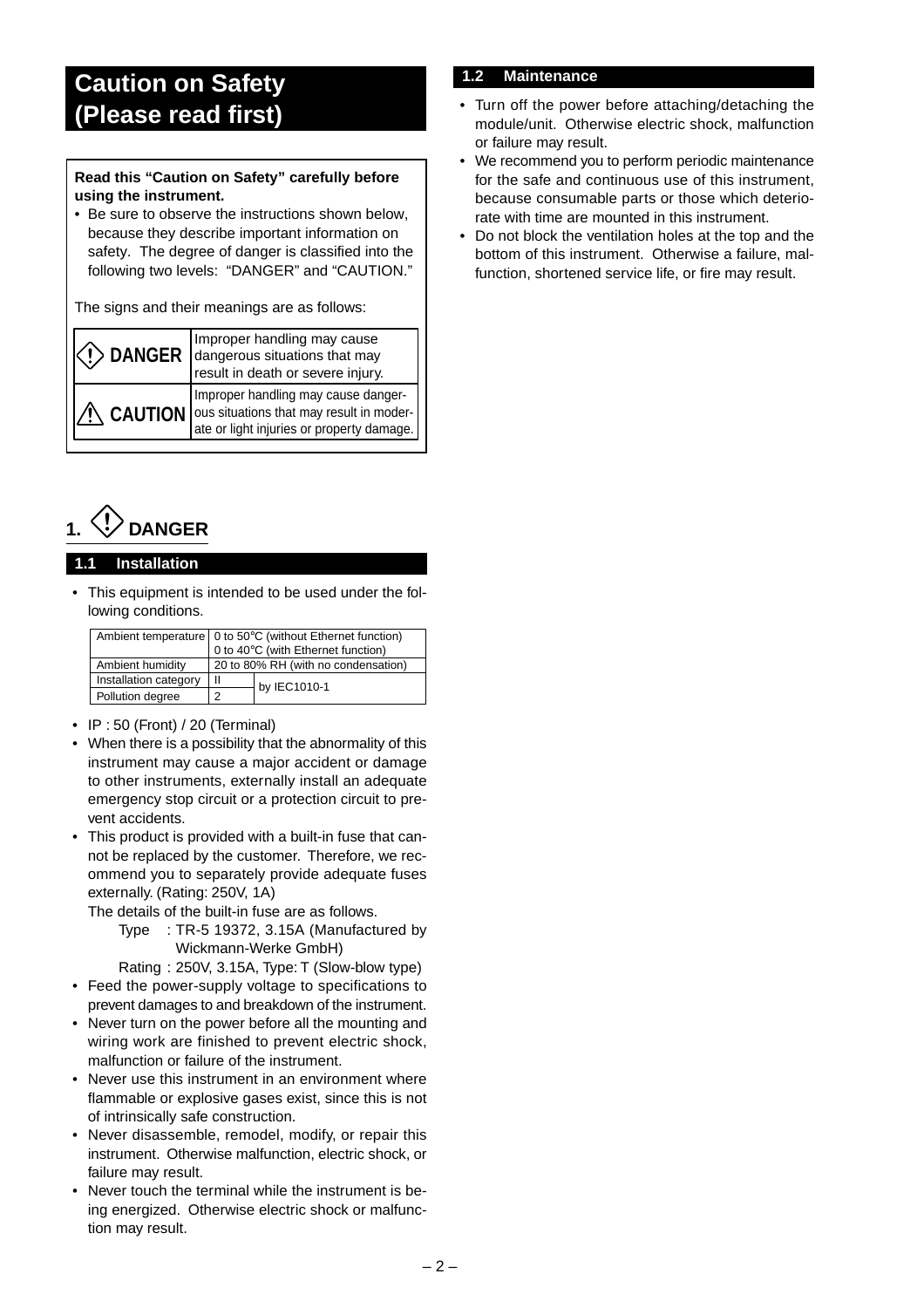## **2. Caution**

#### **2.1 Cautions when installing**

- Never use the instrument if it is found damaged or deformed when unpacked. Otherwise a fire, malfunction, or failure may result.
- Check that the instrument is to the proper specifications. Otherwise damage or failure may result.
- Do not give a shock to the instrument by falling or toppling it. Otherwise damage or failure may result.
- Avoid installing the instrument in the following places.
	- A place where the ambient temperature goes beyond the range from 0 to 50°C (0 to 40°C when the instrument is mounted with its side face closely contacted, or provided with Ethernet function)
	- A place where the ambient humidity goes beyond the range from 20 to 80% RH
	- A place where condensation occurs
	- A place where corrosive gases (sulfuric gases or ammonia, etc., in particular) or flammable gases exist
	- A place where vibration or impact may be applied to the instrument (permissible continuous vibration condition: 4.9 m/s<sup>2</sup> or lower)
	- A place subjected to water, oil, chemicals, vapor, or steam
	- A place subjected to dust and high in salt or iron content
	- A place where inductive interference may have a great effect, thus causing static electricity, magnetism, or noises
	- A place subjected to heat accumulation by radiant heat or the like
	- A place that is affected by electromagnetic wave from wireless machine or portable telephones.
- If the instrument is installed near other electronics instruments, such as TV in particular, noises may be caused. Take the following measures in these cases.
	- Place the instrument as far from the TV or the radio as possible (1m or more)
	- Change the orientation of the antenna of the TV or the radio.
	- Use separate receptacles.

#### **2.2 Cautions when installing to the panel**

- When mounting this instrument against the panel, pay attention not to apply stress to the case. Otherwise the case may be damaged.
- Fix the instrument by fastening the screws at the top and the bottom of the supplied mounting bracket.
- The panel to be used should be more than 2 mm thick.
- Excessive torque will cause damage to front panel frame or result in case deformation. Tightening torque: 0.2 N·m
- If the panel front is subject to water splashes, use panel packing between the unit and panel.

• Mount the unit horizontally, with no tilt to the left or right (The forward tilt should be 0° but the unit may be inclined 0 to 30° rearwards).



#### **2.3 Cautions for wiring connection**

- Only authorized workers should perform wiring. Improper wiring may cause fire, failure, or electric shock.
- Be sure to ground the instrument. Otherwise electric shock or malfunction may result.
- When cables are connected to terminals of the recorder unit, don't apply pulling force to them excessively. Excessive force to the terminal may result in damage to the terminal or cable.
- Use the power cable that has the performance equivalent to or higher than 600-V vinyl insulated power cable (JIS C3307). Install the attached noise filter within approximately 20cm from the power terminal of this instrument. (Wind the power cable 1 to 2 turns. The internal diameter of the ferrite core is 8mm.) Do not connect two or more instruments in parallel.
- Up to 2 solderless terminals should be used when connecting cables to terminals. Be sure to use an insulation cap.

(Note)

1) At the completion of wiring of the input terminals, be sure to close the rear cover to ensure the compensation of reference contact when thermocouple input is used.

In case of thermocouple input, follow the steps to stabilize temperature at the terminal.

- Be sure to attach input terminal cover.
- Don't use a thick cable to prevent the effect of radiation. The cable with a diameter of 0.5 mm or less is recommended.
- Don't mount other instruments near a fan to keep temperature stable.
- 2) For connection of lead wires to terminals, use of sleeve-insulated clamping terminals (for M3 screw) is recommended.
- 3) This unit has no power fuse which is removable. Mount a power fuse outside the unit as needed. Recommended fuse rating: 250V AC, 1A
- 4) Don't loosen screws that are secured to the terminal case and power terminal.
- Input signal cables should be wired separately as far as possible (30 cm or more) from power lines and high-voltage lines to minimize the effect of inductive noise. Shielded cables should preferably be used. In this case, the shield braids should be earthed at one point.
- If a large noise is generated from the power supply, provide an isolating transformer and use a noise filter.
- Install the instrument paying attention to prevent foreign matters such as scraps, electric wire chips, and iron powder from entering in the instrument.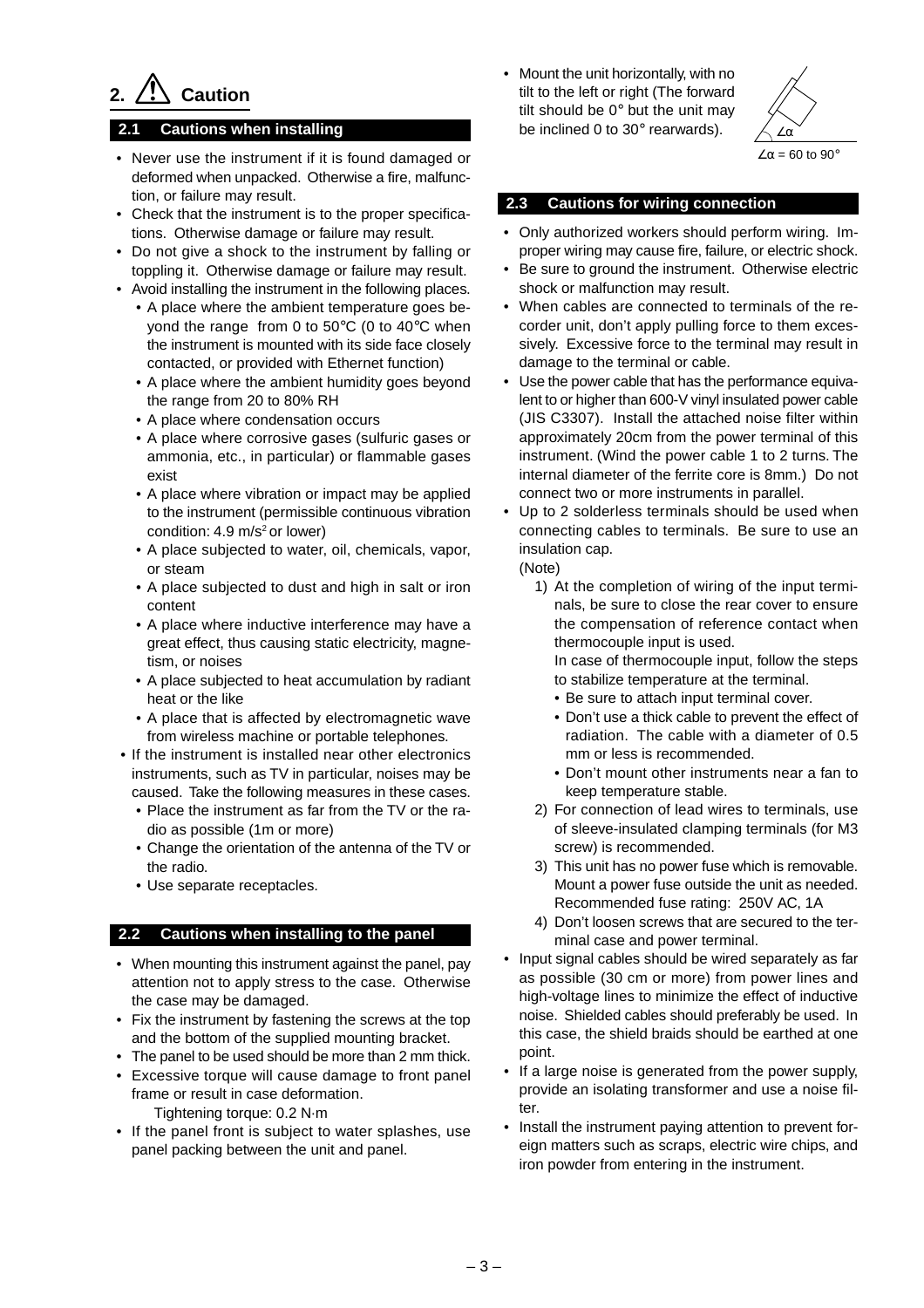- Do not use the wires other than the specified compensation conducting wires for the thermocouple input connection. Otherwise improper indication or malfunction may result.
- Use a wiring cable with low resistance and with small resistance difference among the three wires for the resistance bulb input connection. Otherwise improper indication or malfunction may result.

#### **2.4 Cautions in Operation**

- Check every six months that the terminal screws and mounting screws are securely fastened. Loose screws may cause fire or malfunction.
- When changing the setting during the operation or forcibly outputting, starting or stopping the instrument, be sure to check that safety is ensured. Improper operation may result in damage or failure of the instrument.
- Be sure to keep the attached terminal cover mounted on the terminal block during the operation. Otherwise electric shock or fire may result.
- Stop using the instrument if it is immersed in water. Otherwise electric leak, electric shock, or fire may result.
- Never use organic solvents such as alcohol or benzene when cleaning this instrument. Do not directly water the main unit. Otherwise deterioration, failure, electric leak, electric shock, or fire may result. When cleaning the main unit, wipe with a dry cloth.
- Dispose the instrument as an industrial waste.
- This product contains a CR Coin Lithium Battery which contains Perchlorate Material-special handling may apply.

See www.dtsc.ca.gov/hazardouswaste/perchlorate

#### **2.5 Handling memory card (Compact Flash)**

• For the memory card, use Sandisk's compact flash memory (URL: http://www.sandisk.com). A compact flash manufactured by other companies may not be used or cause other problems.

1)Be sure to format the memory card with the PC you use.

Format it as FAT16 or FAT. If it is formatted as NTFS, for example, it cannot be used because the PHF does not recognize it.

- 2)The memory card should be inserted in the proper direction and fixed securely to the slot.
- 3) Don't turn OFF the power or remove the card from the slot while data is being written in or read from the card, or recorded data may be damaged or lost.
- 4)We recommend you to back up the data contained in the card once a month. If the CF card is broken, the important log data contained in CF card will be lost. Be sure to back up the data.

Before using a compact flash card adaptor, check the capacity of the adaptor. If the capacity of the memory card to be formatted is larger than that of the adaptor, do not format the card. If the card is formatted, a display may appear on Windows indicating that formatting is completed, but PHF does not recognize the completion of formatting.

- 5) Compact flash in the capacity range from 8MB to 512MB can be used.
- 6) The data recorded in the compact flash can be regenerated on the PC by using the data viewer (contained in the attached CD-ROM).

If the data is recorded in ASCII format, it can be directly opened in a spreadsheet such as EXCEL. However, large-amount data cannot be opened (about 7MB or larger in the case of 6-point input, and about 4MB or larger in the case of 3-point input).

In those cases, read in data with the data viewer (contained in the attached CD-ROM), and perform CSV conversion to divide the file, which allows the data to be read in.

The data recorded in binary format cannot be directly opened in a spreadsheet such as EXCEL.

Be careful not to make the size of a file too large even if a large-capacity CF card is used. (Keep it to 10MB or less.)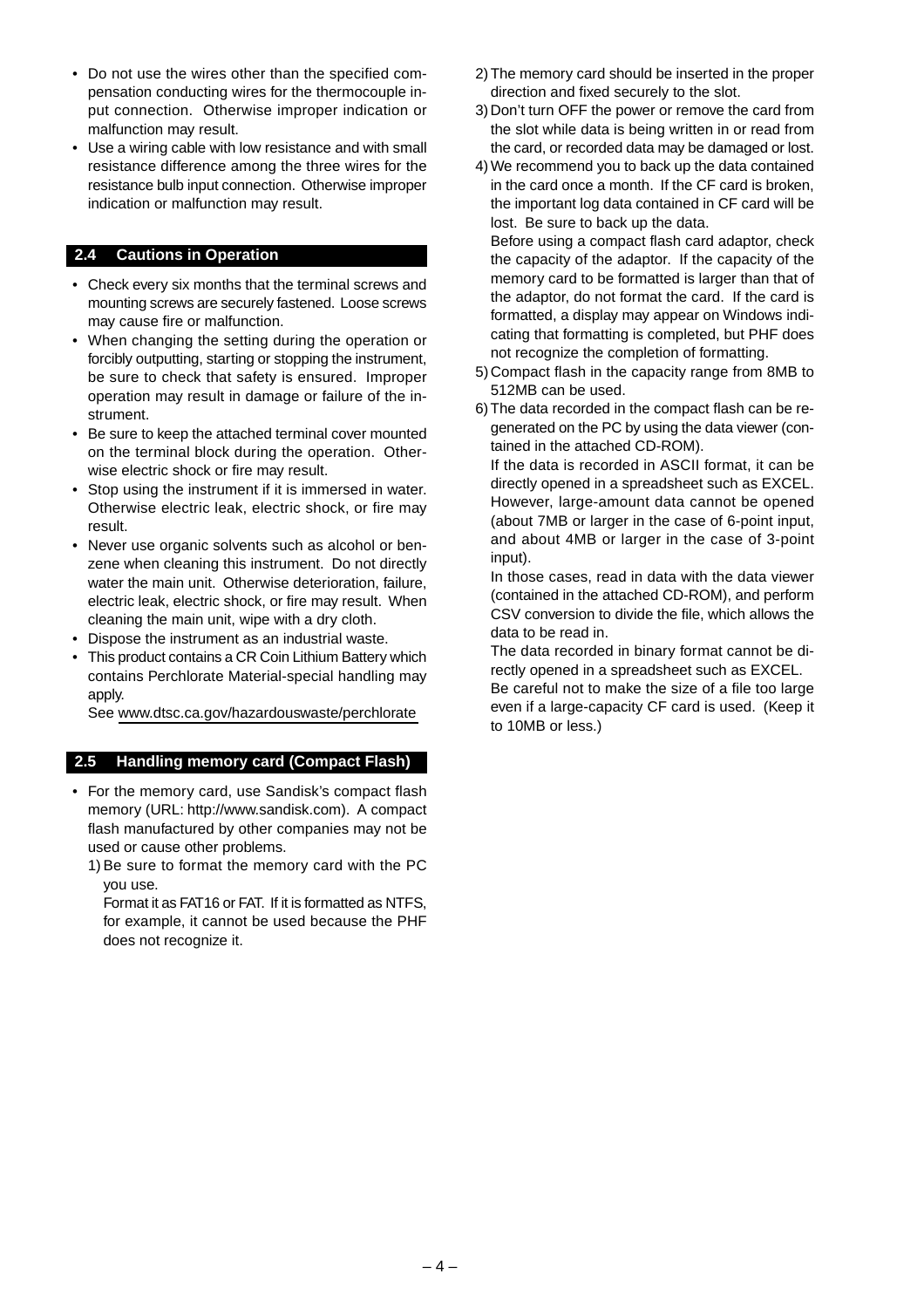### <span id="page-4-0"></span>**For Proper Usage**



Since about 60 minutes is needed until the unit becomes thermally stable, wait for 60 minutes or more after turning the power on before making measurements, etc.

### **1 Installation**

#### **Dimensions/Panel Cutout**



Note1) If other instruments are placed under the recorder unit, provide a space of 100 mm or more from the instrument or floor.

Cautions on wiring

- Use crimped terminals matched to the screw size. Tightening torque should be about 0.2 N·m.
- Do not connect anything to terminals not used.

| AC power source       |
|-----------------------|
| Protective grounding  |
| Power ON              |
| Power OFF             |
| Double insulation     |
| Electric shock hazard |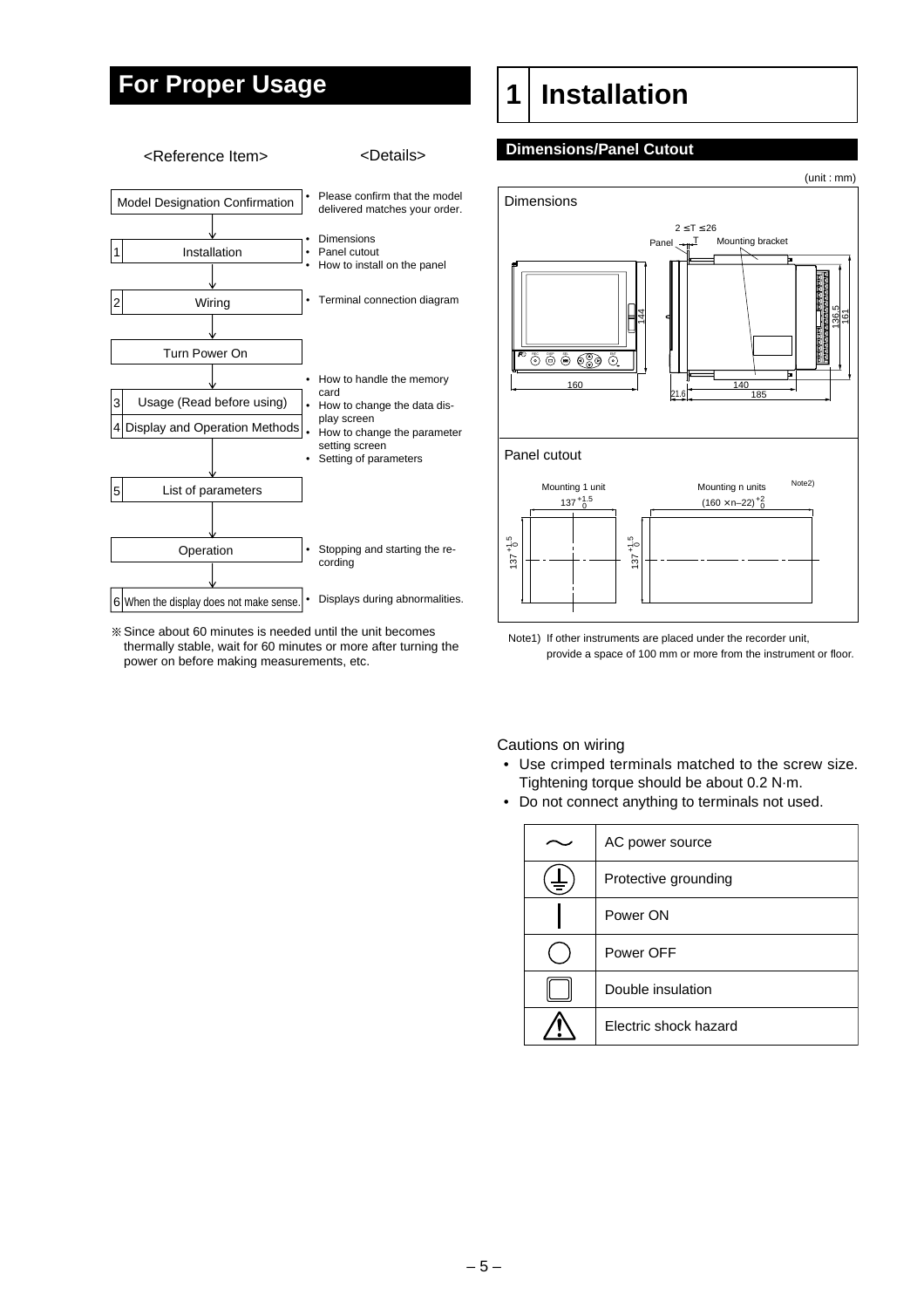<span id="page-5-0"></span>

(1) Input terminal : Connect signal cable for each channel.

(2) Alarm (DO)/DI (External control unit):

Connect the output of alarm signals and the input of DI (external control) signals.

(for alarm [DO] 1 to 10 and DI [external control] 1 to 5)

(3) Power terminal : Connect power cable to L/N terminals. Power source to be connected should be free from noise. (4) Grounding terminal : Connect grounding cable to "G" terminal (Class-D, 100Ω or less).

(5) Ethernet terminal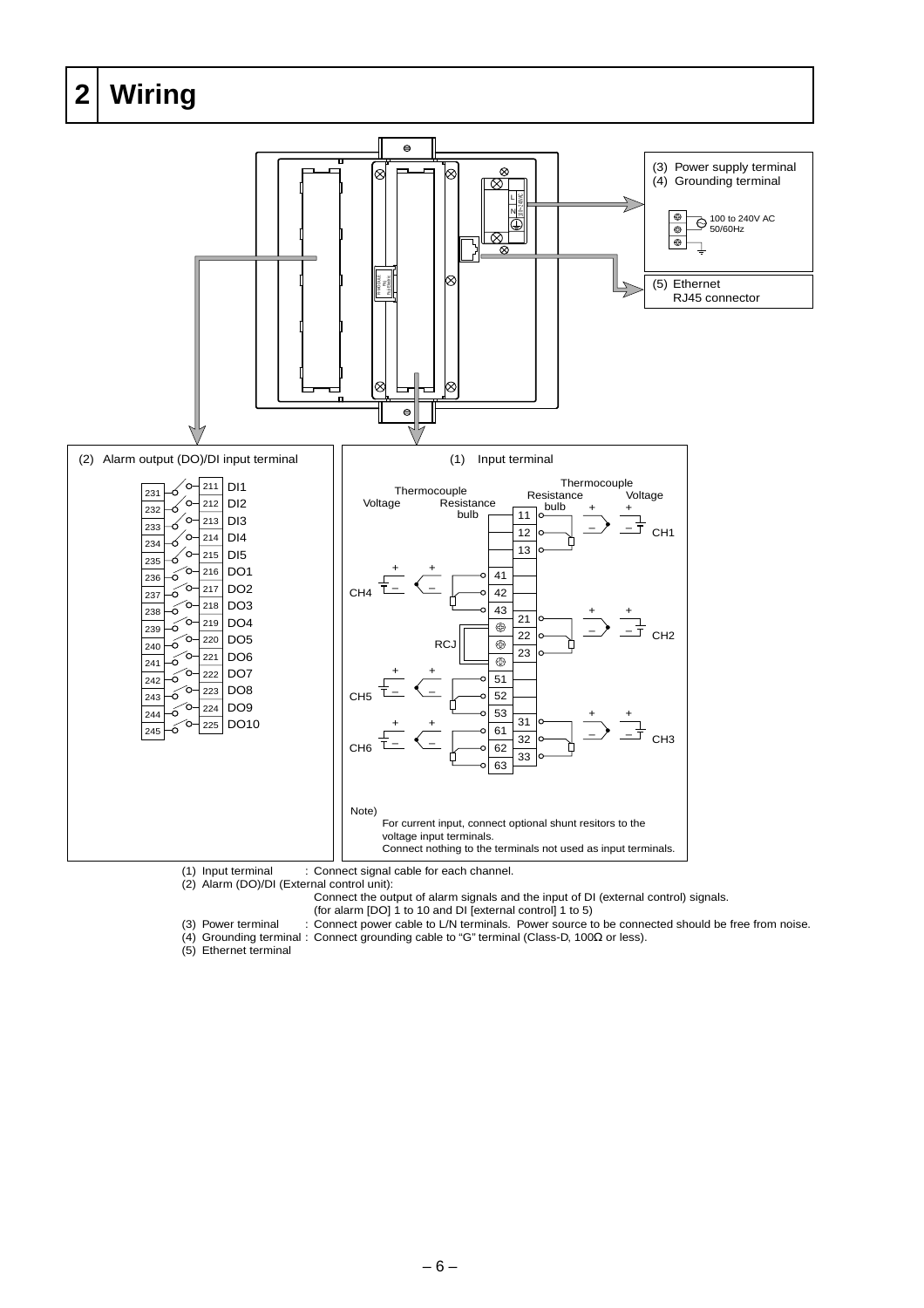### <span id="page-6-0"></span>**3 Operation Parts and Their Functions**





|            | Name                                                                                                                            | Function                                                                                                                                                                                                                                                                                                       |            | Name                                                                                                                                                             | Function                                                                                                                                                                                                                                                                                                                                                 |
|------------|---------------------------------------------------------------------------------------------------------------------------------|----------------------------------------------------------------------------------------------------------------------------------------------------------------------------------------------------------------------------------------------------------------------------------------------------------------|------------|------------------------------------------------------------------------------------------------------------------------------------------------------------------|----------------------------------------------------------------------------------------------------------------------------------------------------------------------------------------------------------------------------------------------------------------------------------------------------------------------------------------------------------|
| (1)        | Display unit                                                                                                                    | Allows the Real time trend screen, Bar Graph<br>Display screen, Digital Display screen, Historical<br>trend screen and other various Parameter Set                                                                                                                                                             |            | S1 REC key                                                                                                                                                       | . Used to start or stop recordir<br>Pressing once starts recordir<br>again stops recording.                                                                                                                                                                                                                                                              |
| (2)<br>(3) | Power switch<br>Memory card slot                                                                                                | screens to be displayed.<br>Used to turn the power ON or OFF.<br>Used for inserting the memory card.<br>Insert the card straight into the slot as shown in<br>upper right figure.<br>Be careful not to forcibly press the card if it is<br>inserted obliquely. Otherwise the pin on the PHF<br>may be damaged. |            | S2 DISP key                                                                                                                                                      | . Used to switch displayed cont<br>pressed, the display is switche<br>order: $(1) \rightarrow (2) \rightarrow (3) \rightarrow (4) \rightarrow (5)$<br>(1) Real time trend display<br>(2) Key guidance display<br>(3) Bar graph display<br>(4) Digital display.<br>(5) Event summary display<br>(6) Ethernet log display<br>. Used to switch the paramete |
| (4)        | Memory card<br>ejection button                                                                                                  | To remove the memory card from the slot,<br>Caution<br>press this button.                                                                                                                                                                                                                                      |            |                                                                                                                                                                  | the data display screen.                                                                                                                                                                                                                                                                                                                                 |
| (5)<br>(6) | Connector to<br>parameter loader<br>Status indicator                                                                            | When changing parameters by using a loader,<br>connect the exclusive cable (optional cable: Type;<br>PHZP1801 or USB cable [USB (A) plug - USB<br>(mini B) plug] to the connector.<br>Displays power ON/OFF, LCD (screen) ON/OFF,                                                                              |            | S3 SEL key                                                                                                                                                       | • Used to switch from the data<br>parameter setting screen.<br>• Pressing the key on the para<br>switches to the screen one s<br>Note, however, that pressing<br>screen does not change scre                                                                                                                                                             |
|            | and recording status.<br>lamp<br>: Power: ON,<br>Lamp blinking<br>: Power: ON.<br>Lamp blinking                                 | Lamp ON (lighting)<br>LCD: ON (recording in progress or suspended)<br>(ON for 2 seconds / OFF for 2 seconds)<br>LCD: OFF (recording in progress)                                                                                                                                                               | S4l        | Cursor key                                                                                                                                                       | (1) Used to select setting item<br>(2) Used to increase or decrea<br>(3) Pressing the $\blacktriangledown$ key on the<br>displays the historical tren<br>At this time, the window ca<br>the cursor kev.<br>*1: The screen ir<br>currently recc                                                                                                           |
|            | (ON for 1 second / OFF for 1 second)<br>: Power: ON,<br>LCD: OFF (recording suspended)<br>Lamp OFF (extinction)<br>: Power: OFF |                                                                                                                                                                                                                                                                                                                | S5 ENT key | (1) Used for selection on the s<br>registration of the set data<br>(2) If the key is pressed while<br>displayed on the real time<br>historical trend display scr |                                                                                                                                                                                                                                                                                                                                                          |
| (7)        | Memory card                                                                                                                     | For the memory card, use Sandisk's compact flash<br>memory (URL: http://www.sandisk.com). Other<br>memory cards may case trouble to the recorder.                                                                                                                                                              |            |                                                                                                                                                                  | data display screen, the ch<br>scales are to be displayed<br>(Scale of ch1 $\rightarrow$ scale of c<br>of ch6 $\rightarrow$ scale of ch1 $\rightarrow$ s                                                                                                                                                                                                 |

**Caution** 

- 1. Do not remove the memory card during recording. Refer to the another Manual in the CD-ROM "Removing memory card (compact flash)" for the removal of the memory card while recording is in progress.
- 2. After inserting the memory card into the slot, don't remove the card until the recorder can acknowledge it.
- 3. Be careful with static electricity when removing the memory card.

|                | Name       | Function                                                                                                                                                                                                                                                                                                                                                                                                                                                                                                                                                 |  |  |
|----------------|------------|----------------------------------------------------------------------------------------------------------------------------------------------------------------------------------------------------------------------------------------------------------------------------------------------------------------------------------------------------------------------------------------------------------------------------------------------------------------------------------------------------------------------------------------------------------|--|--|
| S1İ            | REC key    | . Used to start or stop recording.<br>Pressing once starts recording, and pressing once<br>again stops recording.                                                                                                                                                                                                                                                                                                                                                                                                                                        |  |  |
| S2l            | DISP key   | . Used to switch displayed contents. Every time it is<br>pressed, the display is switched in the following<br>order: $(1) \rightarrow (2) \rightarrow (3) \rightarrow (4) \rightarrow (5) \rightarrow (6)$ and back to (1).<br>(1) Real time trend display<br>(2) Key guidance display<br>(3) Bar graph display<br>(4) Digital display.<br>(5) Event summary display<br>(6) Ethernet log display<br>. Used to switch the parameter setting screen to<br>the data display screen.                                                                         |  |  |
| S3l            | SEL key    | . Used to switch from the data display screen to the<br>parameter setting screen.<br>• Pressing the key on the parameter setting screen<br>switches to the screen one step up.<br>Note, however, that pressing the key on the menu<br>screen does not change screens.                                                                                                                                                                                                                                                                                    |  |  |
| S <sub>4</sub> | Cursor key | (1) Used to select setting items.<br>(2) Used to increase or decrease numerical values.<br>(3) Pressing the $\blacktriangledown$ key on the real time trend<br>displays the historical trend screen (*1).<br>At this time, the window can be scrolled using<br>the cursor key.<br>*1: The screen in the past of the data<br>currently recorded                                                                                                                                                                                                           |  |  |
| S5l            | ENT key    | (1) Used for selection on the setting screen or<br>registration of the set data.<br>(2) If the key is pressed while the scales are<br>displayed on the real time trend display screen,<br>historical trend display screen (*1), or recorded<br>data display screen, the channels for which<br>scales are to be displayed can be switched.<br>(Scale of ch1 $\rightarrow$ scale of ch2 $\rightarrow$ $\rightarrow$ scale<br>of ch6 $\rightarrow$ scale of ch1 $\rightarrow$ scale of ch2)<br>*1: The screen in the past of the data<br>currently recorded |  |  |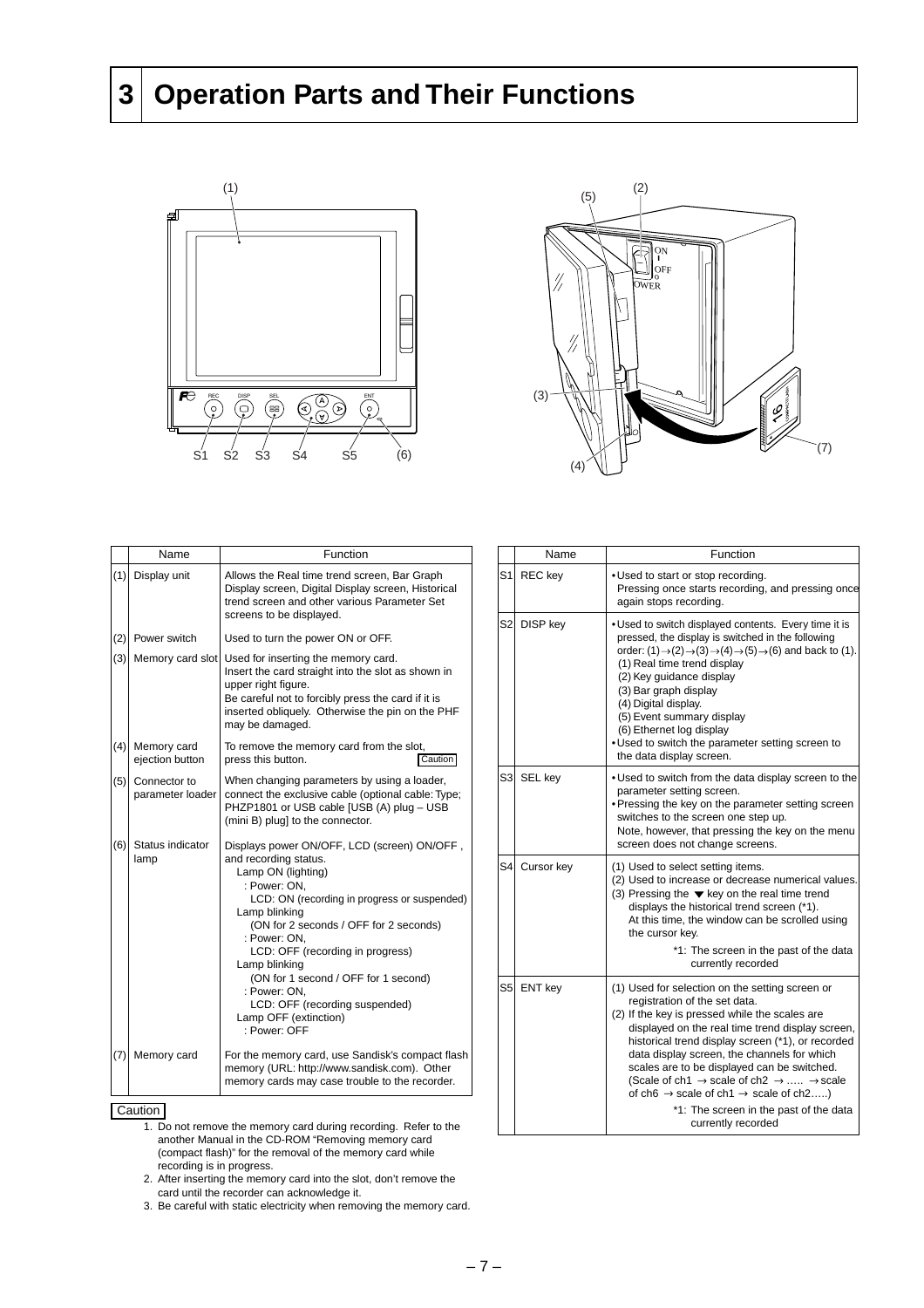### <span id="page-7-0"></span>**4 Display and Operation Procedure**

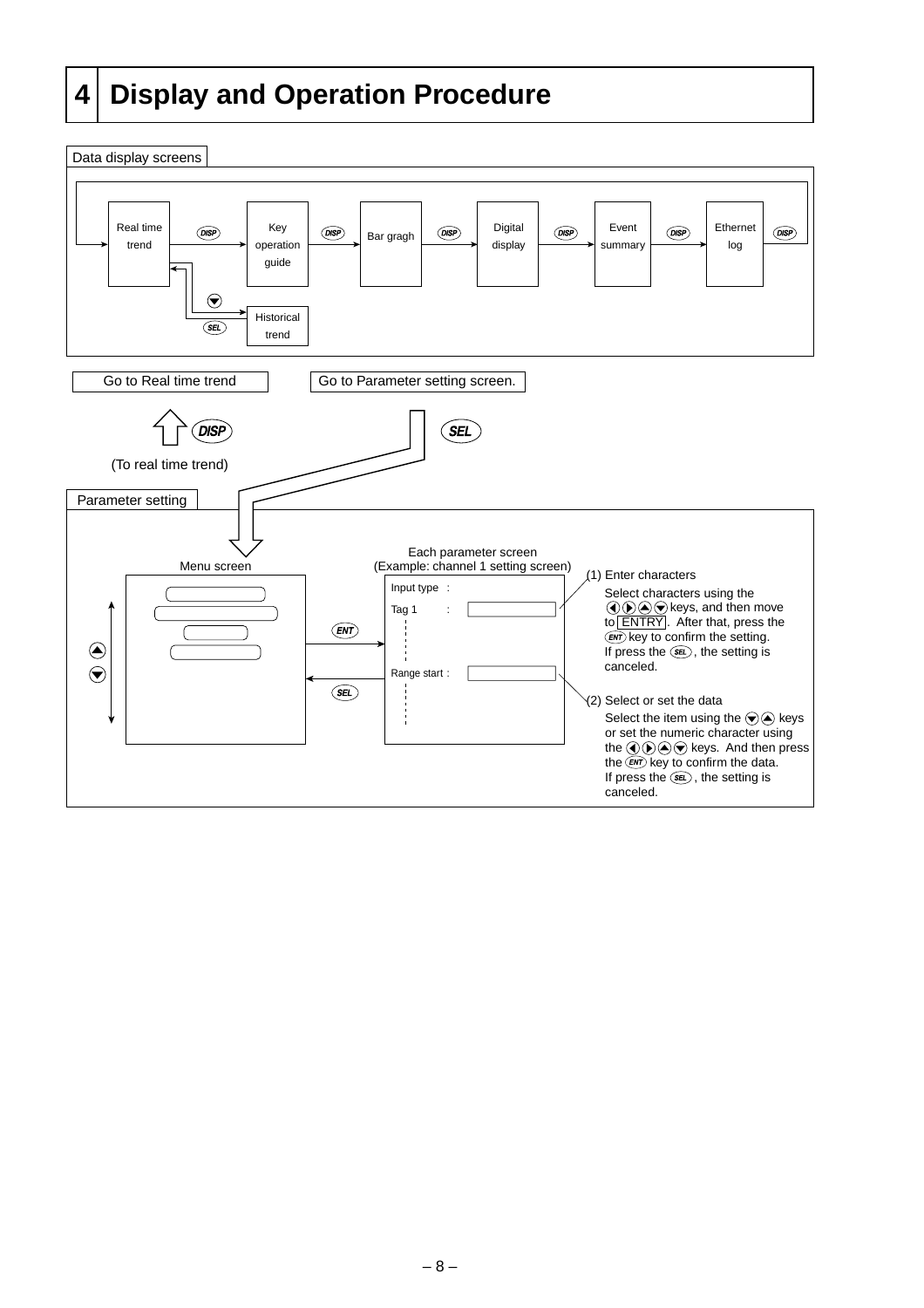### <span id="page-8-0"></span>**5 List of Parameters**

| Parameter name                | Setting at delivery (Default value)                          |                         | Setting range                                                                                                                    | Remarks                                               |
|-------------------------------|--------------------------------------------------------------|-------------------------|----------------------------------------------------------------------------------------------------------------------------------|-------------------------------------------------------|
| Basic setting                 | Display refresh cycle                                        | : 1 second              | 1 second to 12 hours                                                                                                             |                                                       |
|                               | Alarm hysteresis                                             | $: 0.2\%$               | From 0.00 to 100.00%                                                                                                             |                                                       |
|                               | Alarm latch<br>$:$ OFF                                       |                         | OFF, ON                                                                                                                          |                                                       |
|                               | LCD lights out time                                          | $*1$<br>: 0             | 0 to 60 minutes                                                                                                                  | *1<br><b>LCD</b> keeps<br>turning on when<br>set "0". |
|                               | DO output at memory FULL: None                               |                         | None, DO1 to DO10                                                                                                                |                                                       |
|                               | DO output at battery END: None                               |                         | None, DO1 to DO10                                                                                                                |                                                       |
|                               | File division cycle                                          | : No division           | No division, 1 hour, 1 day, 1 week, 1 month                                                                                      |                                                       |
|                               | Date format                                                  | : yyyy/mm/dd            | yyyy/mm/dd, dd/mm/yyyy, dd-mmm-yy,<br>mm/dd/yyyy, mmm-dd-yy                                                                      |                                                       |
|                               | MODBUS station No.                                           | : 1                     | 0 to 255                                                                                                                         |                                                       |
|                               | Front communication                                          | :ON                     | OFF, ON                                                                                                                          |                                                       |
|                               | Record data format                                           | : ASCII                 | <b>ASCII, Binary</b>                                                                                                             |                                                       |
|                               | Time setting                                                 | $:=$                    |                                                                                                                                  |                                                       |
|                               | Register data                                                |                         |                                                                                                                                  |                                                       |
| Channel setting               | Input type: K-Type TC<br>(K thermocouple)                    |                         | Skip, K, E, J, T, R, S, B, N, W, L, U,<br>PN thermocouple, Pt100, JPt100, Ni100, Cu50,<br>Pt50, 50mV, 500mV, 1-5V and 0-5V range | Select an input<br>type from the                      |
|                               | TAG1: TAG **                                                 | (**: channel No.)       | Up to 8 characters                                                                                                               | same group for<br>channels $\overline{4}$ and 5.      |
|                               | TAG <sub>2</sub>                                             | : Blank                 | Up to 8 characters                                                                                                               |                                                       |
|                               | Unit                                                         | $\cdot$ °C              | °C, °F, Engineering unit in case of voltage input                                                                                |                                                       |
|                               | Input range (range start/end): 0 to 1200                     |                         | Engineering value                                                                                                                |                                                       |
|                               | Decimal point position<br>*****                              |                         |                                                                                                                                  |                                                       |
|                               | Input filter                                                 | : 3 seconds             | 0 to 900 seconds (In increments of 1 second)                                                                                     |                                                       |
|                               | Subtraction channel                                          | : None                  | 0 to 6 (No subtraction at 0)                                                                                                     |                                                       |
|                               | PV shift                                                     | : 0.0                   | Engineering value -3276.7 to 3276.7                                                                                              |                                                       |
|                               | PV gain                                                      | $:100\%$                | 0.00 to 327.67%                                                                                                                  |                                                       |
|                               | Recording type:<br>Maximum/minimum value recording           |                         | Instantaneous value recording, average value<br>recording, maximum/minimum value recording                                       |                                                       |
|                               | Recording mode                                               | : With record           | With record/Display only                                                                                                         |                                                       |
|                               | Alarm setting                                                |                         |                                                                                                                                  |                                                       |
|                               | Alarm No. 1 type                                             | $:$ OFF                 | OFF, H, L                                                                                                                        |                                                       |
|                               | Set point                                                    | $:0.0^{\circ}$ C        | Engineering value                                                                                                                |                                                       |
|                               | DO relay No.                                                 | : None                  | DO1 to DO10                                                                                                                      |                                                       |
|                               | From alarm No. 2 to No. 4<br>There are the same items above. |                         |                                                                                                                                  |                                                       |
| Display setting               | Display configuration:                                       | No. 1 to $6 = ch1$ to 6 | No.1 to 6, Each provided with ch1 to 6                                                                                           |                                                       |
| Original unit definition Unit |                                                              | : Blank                 | Up to 7 characters                                                                                                               |                                                       |
| DI setting                    | DI function: Function invalid                                |                         | Function invalid, Rec start/Rec stop, LCD ON                                                                                     |                                                       |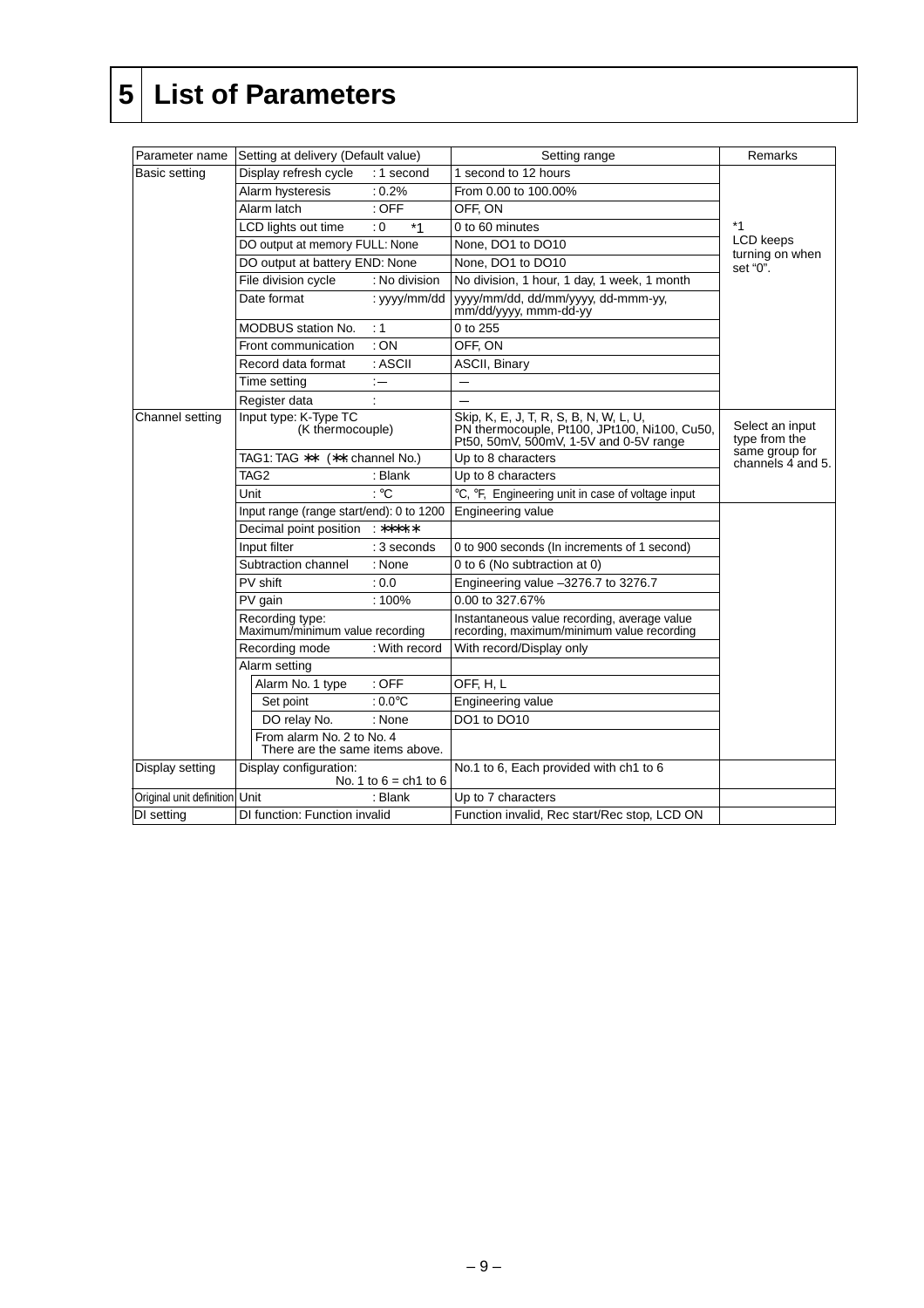| Setting at delivery (Default value)<br>Parameter name |                                   | Setting range   | Remarks                                                           |  |
|-------------------------------------------------------|-----------------------------------|-----------------|-------------------------------------------------------------------|--|
| Ethernet setting                                      | IP address                        | : 0.0.0.0       | 0 to 255                                                          |  |
|                                                       | Subnet mask                       | : 0.0.0.0       | 0 to 255                                                          |  |
|                                                       | Default gateway                   | : 0.0.0.0       | 0 to 255                                                          |  |
|                                                       | FTP server function               | $:$ OFF         | OFF, ON                                                           |  |
|                                                       | FTP access control                | $:$ OFF         | OFF, ON                                                           |  |
|                                                       | Web server function               | $:$ OFF         | OFF. ON                                                           |  |
|                                                       | E-mail function                   | $:$ OFF         | OFF, ON                                                           |  |
|                                                       | <b>MODBUS TCP/IP</b>              | $:$ OFF         | OFF, ON                                                           |  |
| E-mail setting                                        | SMTP IP address                   | : 0.0.0.0       | 0 to 255                                                          |  |
|                                                       | Sender's mail<br>Address          | : Blank         | Up to 64 characters                                               |  |
|                                                       | Sender's mail<br>Name             | : Blank         | Up to 32 characters                                               |  |
|                                                       | Receiver's mail<br>Address 1 to 8 | : Blank         | Up to 64 characters                                               |  |
| E-mail trigger<br>setting                             | Triigger timing                   | : None          | None, DI ON, DI OFF,<br>Alarm ON, Alarm OFF, Warning, Timer cycle |  |
|                                                       | Alarm Channel                     | : 1             | Channel 1 to 6                                                    |  |
|                                                       | Alarm No.                         | : 1             | 1 to $4$                                                          |  |
|                                                       | Title                             | : Blank         | Up to 32 characters                                               |  |
|                                                       | Text1.2                           | : Blank         | Up to 32 characters                                               |  |
|                                                       | PV value affixation               | $:$ OFF         | OFF, ON                                                           |  |
|                                                       | Receiver's add No.                | : 1             | $1$ to $8$                                                        |  |
|                                                       | Mail send test                    | $\cdot$ $-$     |                                                                   |  |
| User account                                          | User name                         | : Blank         | Up to 16 characters                                               |  |
| setting                                               | Password                          | : Blank         | Up to 8 characters                                                |  |
|                                                       | <b>User Level</b>                 | : administrator | Administrator, guest                                              |  |
| Config and                                            | Password                          | :0000           | 0000 to 9999                                                      |  |
| record password                                       | <b>Record Password</b>            | :0000           | 0000 to 9999                                                      |  |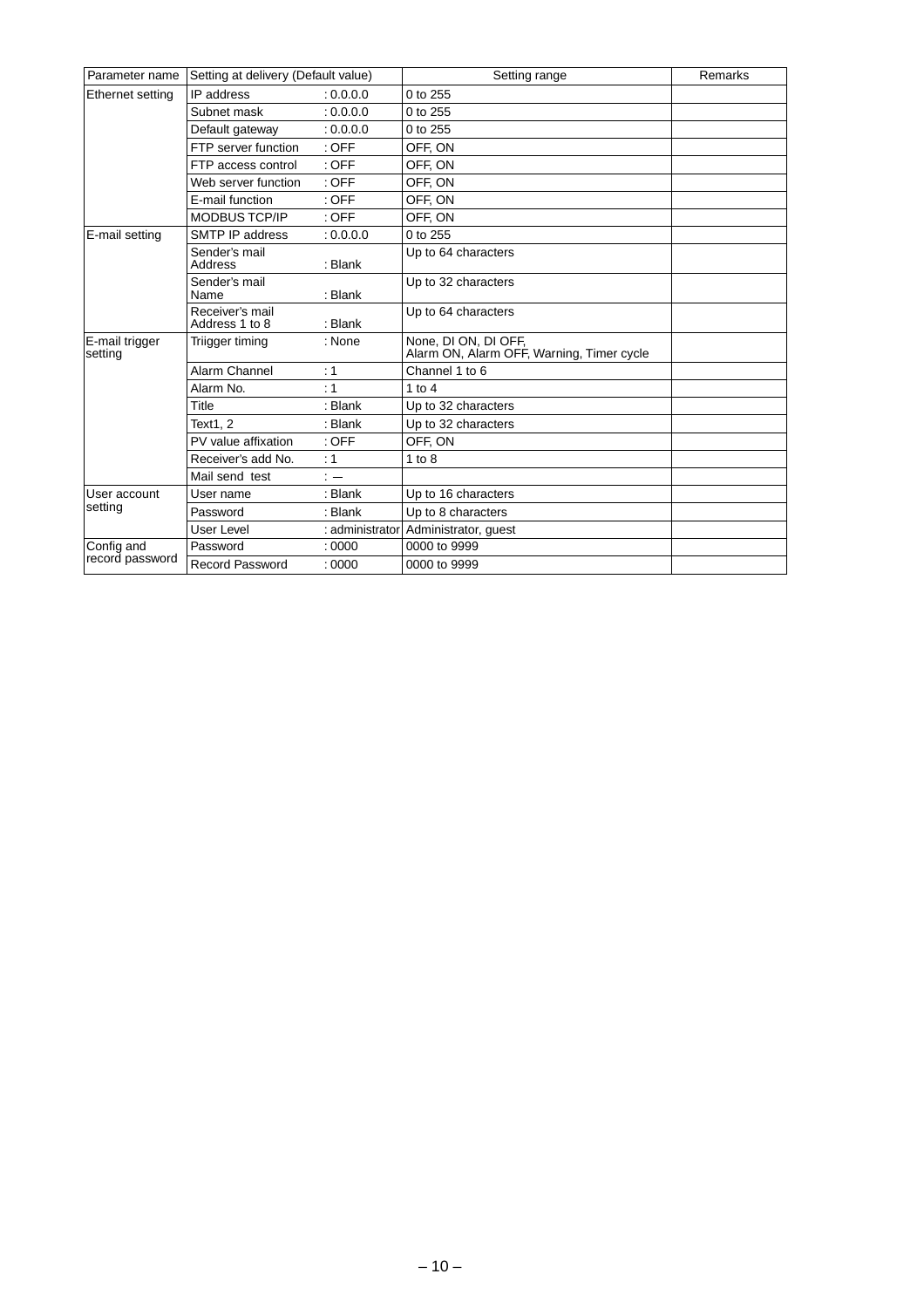### <span id="page-10-0"></span>**6 Troubleshooting**

#### **Error indications**

This recorder is provided with an error display function. Modify the abnormal conditions as soon as an error display appears. Make sure to turn off the power before checking the wire connection to modify the abnormal conditions. Otherwise electric shock or a serious accident may result.

| Display        | Cause                                                                                                                                                                                                                                                       |
|----------------|-------------------------------------------------------------------------------------------------------------------------------------------------------------------------------------------------------------------------------------------------------------|
| <b>OVER</b>    | Displayed when the measurement signal inputs<br>exceeding the settable recording range (Table 1).                                                                                                                                                           |
| <b>UNDER</b>   | Displayed when the measurement signal inputs lower<br>than the settable recording range.                                                                                                                                                                    |
| <b>ERROR</b>   | Displayed in the following cases with 50mV, 500mV,<br>and 5V input.<br>1) When the measurement signal inputs exceeding<br><b>OVER</b><br>2) When the measurement signal inputs lower than<br>UNDER.                                                         |
| <b>BURNOUT</b> | Displayed in the following cases with TC and PT input.<br>1) When a break or disconnection of a cable occurs<br>within the sensor<br>2) When the measurement signal inputs exceeding<br>OVER.<br>3) When the measurement signal inputs lower than<br>UNDER. |

### **7 Specifications**

#### **Specification**

| Power voltage                 | : 100 to 240 V AC (±10%), 50/60 Hz                                                                                                |
|-------------------------------|-----------------------------------------------------------------------------------------------------------------------------------|
|                               | Power consumption (VA) : 42 VA max. (240 V AC)                                                                                    |
| Input measurement<br>range    | : Range where input reading accuracy is assured.                                                                                  |
| Record range                  | : Settable recording range. (See Table 1.)                                                                                        |
| Input circuit                 | : Insulated between all channels (functional insulation).                                                                         |
| Measurement cycle             | : 100 msec                                                                                                                        |
| Record cycle                  | : 1 sec to 12 hours/one time                                                                                                      |
| Record type                   | : Select from max.-min. value, instantaneous value, or<br>average value.                                                          |
| Data storage cycle            | : 1 min. (when record cycle is less than 1 min.) or<br>synchronized with record cycle (when record cycle is<br>more than 2 min.). |
| Record media                  | : Compact Flash (by Sandisk), 512MB max.<br>Only FAT16 or FAT is supported.                                                       |
| Data format                   | : Select from ASCII or binary. Refer to *1 for usage size                                                                         |
|                               | of measured data.                                                                                                                 |
| Alarm type                    | : Upper limit alarm, lower limit alarm                                                                                            |
| Alarm Output (relay)          | : (DO1) 150Vac/3A, 30Vdc/3A                                                                                                       |
|                               | : (DO2 to10) 240Vac/3A, 30Vdc/3A                                                                                                  |
| Digital input                 | : No-voltage contact input.                                                                                                       |
| Operating environment: Indoor |                                                                                                                                   |
|                               | Operating temperature: 0 to 50°C (without Ethernet function)                                                                      |
|                               | 0 to 40°C (with Ethernet function)<br>۰                                                                                           |
|                               | Note) When ambient temperature is 30°C or over, the<br>whole screen may look whitish, but it is not a<br>failure.                 |
| Operating humidity            | : 20 to 80% RH (No condensation allowed.)                                                                                         |
| Storage temperature           | : $-10$ to 60 $^{\circ}$ C                                                                                                        |
| Storage humidity              | : 5 to 90% RH (No condensation allowed.)                                                                                          |
| Installation category         | $:\mathbb{I}$                                                                                                                     |
| Pollution degree              | : 2                                                                                                                               |
| Operating altitude            | $: 2000m$ max.                                                                                                                    |
| Calibration                   | : Calibrate at least once a year in order to maintain high                                                                        |
|                               | measurement accuracy. For calibration, refer to the                                                                               |
|                               | instruction manual in the CD-ROM, or contact us.                                                                                  |
| Ethernet                      | : 10 Base-T                                                                                                                       |
| - protocol                    | : Web (server)                                                                                                                    |
|                               | FTP (server)                                                                                                                      |
|                               | SMTP (client)                                                                                                                     |
|                               | MODBUS-TCP (slave)                                                                                                                |

\*1 Usage size of measurement data

Usage size for each sampling is as follows:

ASCII (max.-min. record)

Time : 21 bytes Measurement data: 16 bytes  $\times$  number of input points

From the above, if the number of input point is 6ch,  $21 + 16 \times 6 = 117$  bytes

ASCII (instantaneous or average value)

Time : 21 bytes Measurement data: 8 bytes  $\times$  number of input points From the above, if the number of input point is 6ch,

#### $21 + 8 \times 6 = 69$  bytes

Binary (max.-min. record)

#### Time : 4 bytes

Measurement data: 4 bytes  $\times$  number of input points From the above, if the number of input point is 6ch,  $4 + 4 \times 6 = 28$  bytes

Binary (instantaneous or average value)

Time : 4 bytes

Measurement data: 2 bytes  $\times$  number of input points From the above, if the number of input point is 96ch,  $4 + 2 \times 6 = 16$  bytes